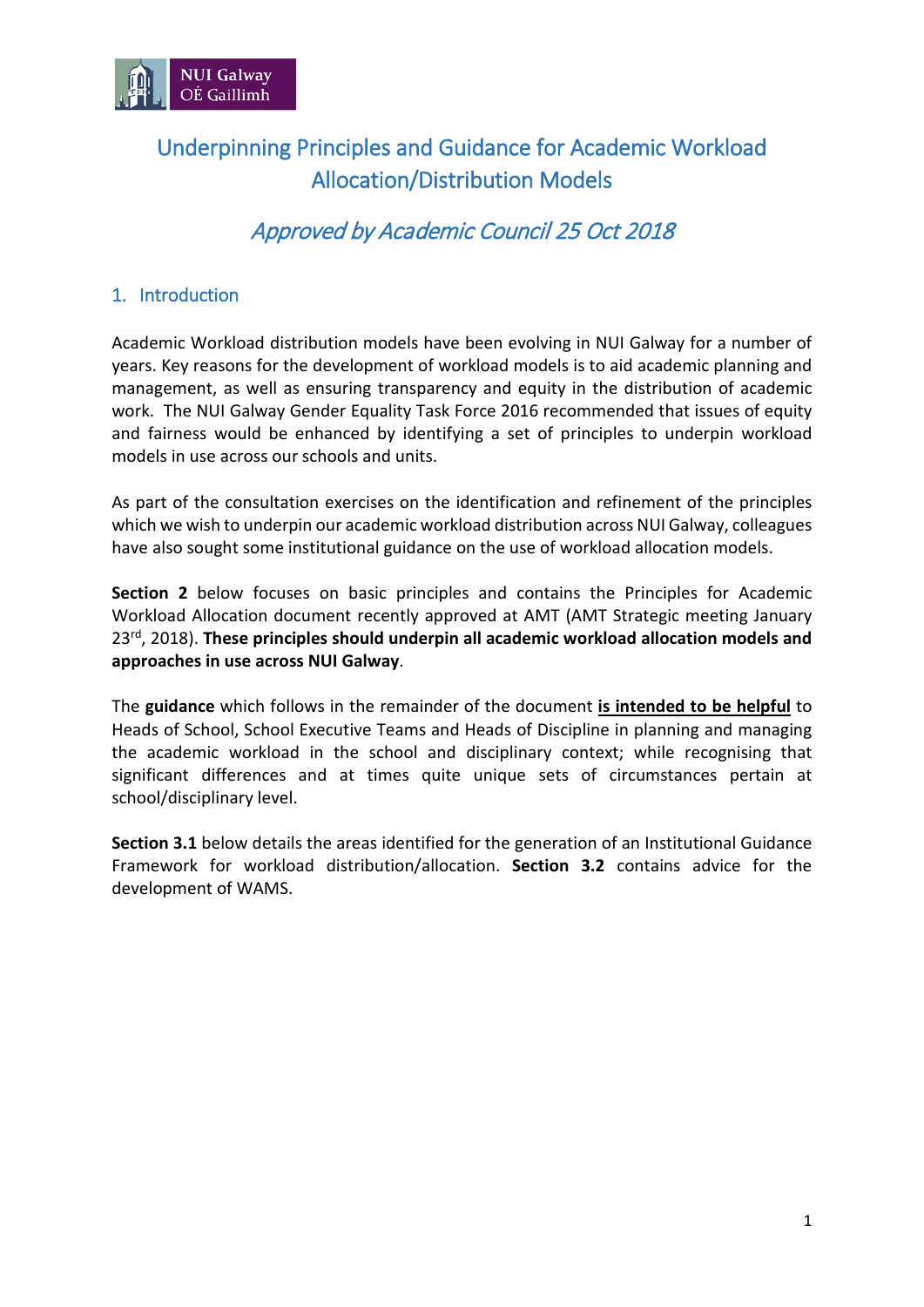

#### 2. Principles for Academic Workload Allocation

### 2.1 Introduction

Workload distribution for academic staff in NUI Galway should adhere to the agreed framework of principles set out in this section.

#### 2.2 Purpose

The purpose of an **Academic Workload Allocation Model** is to ensure that:

- 1. Resources are allocated in a manner consistent with school, college and institutional priorities.
- 2. Workloads are compatible with reasonable expectations of work-life balance and facilitate a healthy working environment.
- 3. Workload tools in place, or being developed, in schools and colleges recognise the principle of equity of workload and the principle of equality under the 9 grounds, including gender equality.
- 4. There is an appropriate balance of activities assigned to staff.
- 5. There is a transparent process of allocation with clear communication of the outcome.
- 6. The need for efficiency of staff deployment is balanced with ensuring quality of research, teaching and student support, and service.

#### 2.3 Scope

All academic staff, i.e. staff who undertake teaching, research, administration/university service, external engagement and practice, will normally be included in a school's workload allocation model. Each school will have a documented workload allocation scheme that conforms to these principles.

#### 2.4 Principles

- Workloads are compatible with reasonable expectations of work-life balance and facilitate a healthy working environment.
- Workload is allocated in a manner that reflects the School, College and University's mission, vision, values and strategic priorities.
- NUI Galway expects academic staff to be active in (i) research/scholarship, (ii) to teach and provide student support and pastoral care and (iii) to participate in university service and contribution to the community. Workload allocation models should ensure that, over time, all staff members can develop their profiles and contributions under all three headings; having due regard to the nature of the individual employment contract.
- Where a staff member takes on a leadership role in research, teaching or administration that requires a high commitment of time, other normal duties may be reduced commensurately, subject to resource provision arrangements agreed with the School. Where a staff member's workload in a particular area (research, teaching, contribution) falls below a School norm, other normal duties may be increased commensurately by the Line Manager within the School in order to work towards equity of workload for all colleagues.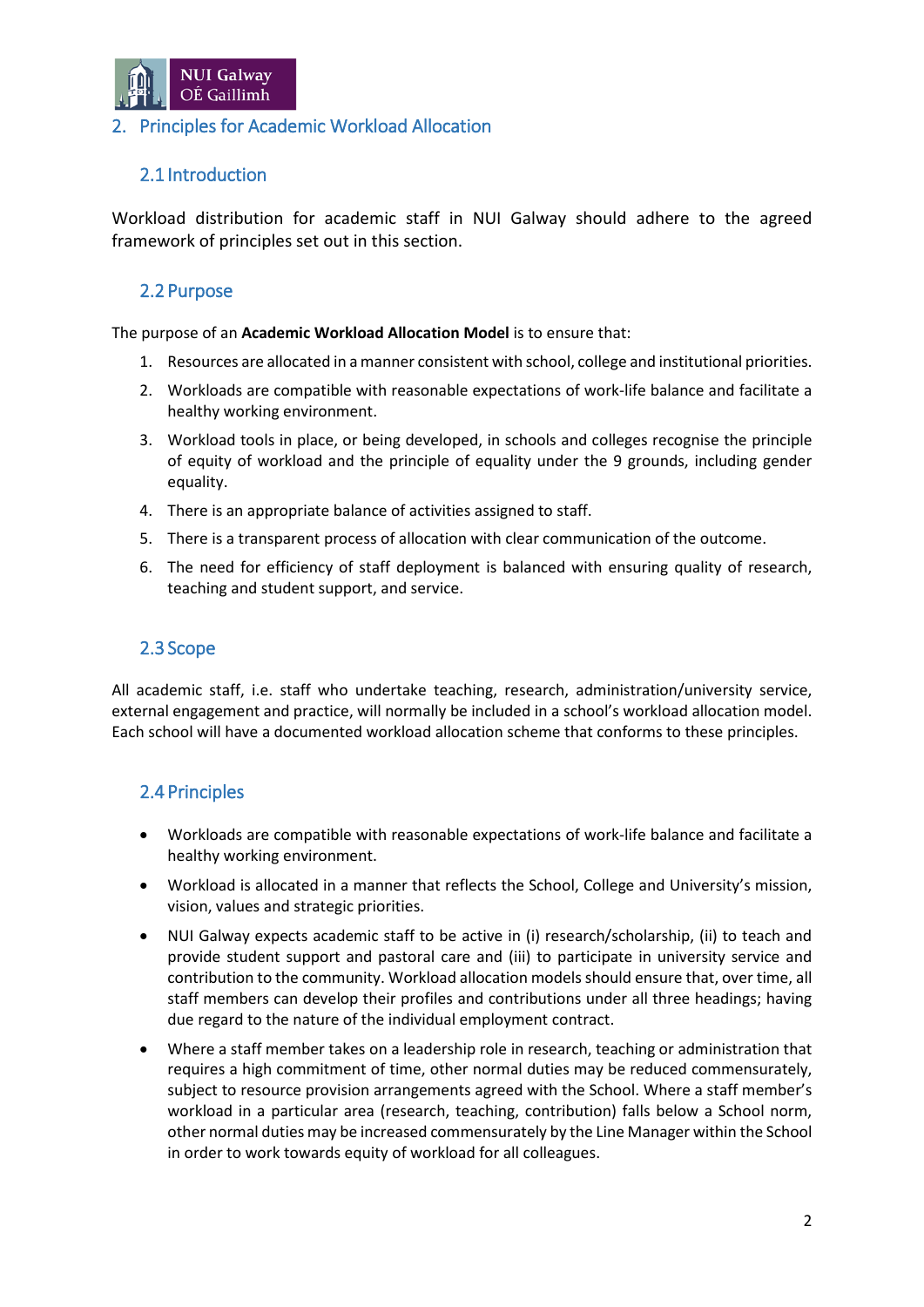

- Teaching and student support is an expectation of all academic staff, this may include but is not defined by PGR student supervision.
- Gender equality will be considered in workload allocation, particularly with regard to teaching and administration/pastoral care roles.
- Any model used to produce a workload allocation (Workload Allocation Model) should be practical and should not require disproportionate effort to maintain.
- Any workload allocation model needs to be flexible to deal with internal and external changes that may necessitate changes in workloads in any particular semester/academic year.
- The responsibility for allocation of workload ultimately lies with the Head of School (HoS), with input from the Dean of College where relevant; however this can be delegated to a workload allocation committee or to an academic line manager such as Head of Discipline. In practical terms, workload allocation is a consultative process involving a number of actors including but not restricted to the following: staff member, line manager, workload committee and HoS.
- In this regard Heads of School must be guided by the fair and equitable distribution of administrative tasks (including school, college and university working group/committee work), recognising the necessity for colleagues to be enabled to get experience at all relevant levels for purposes of professional development and promotion.
- Workload allocation categories should align with, and should inform the development of, academic staff promotion criteria.
- Overall workload requirement is the same for all staff. At the same time, workloads are shaped by the experience and seniority of staff and the proportional allocation of work may allow for the reflection of these attributes.
- The workload allocation takes into account all areas of activity that are expected of staff and allows appropriate flexibility for unscheduled activities.
- There must be transparency in the scheme, to aid equality and equity of treatment of staff, and a full understanding of the scheme by all staff.
- The assessment of the impact of the introduction of a new policy on academic workload should be part of the development and introduction of any new institutional policy.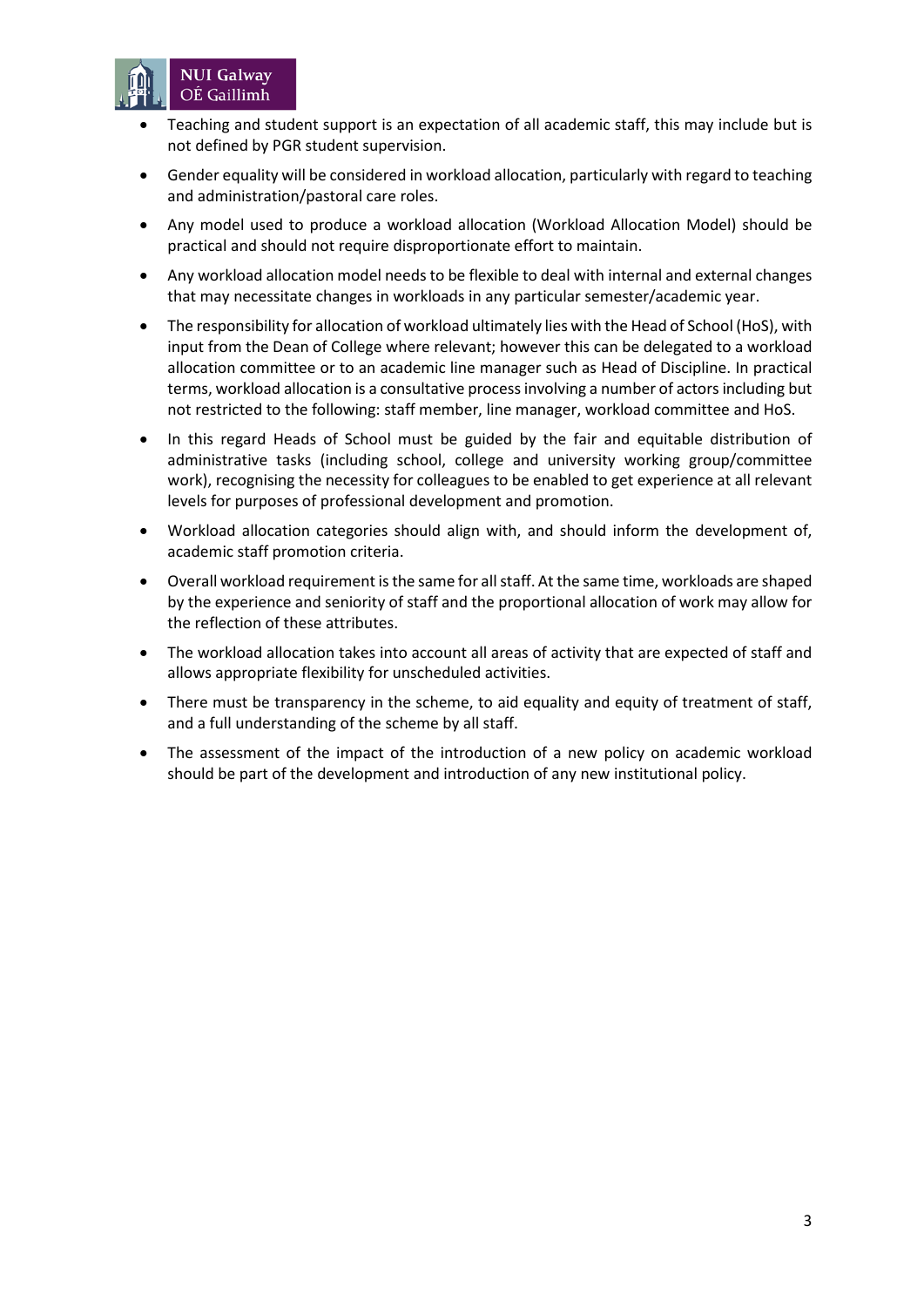

#### 3. Areas for the Generation of an Institutional Guidance Framework for WAM

This document assumes development of a WAM based on the average 40:40:20 academic profile. However it is recognised that this profile does not fit all members of academic staff and WAM development at a local level may vary as a result.

Section 3.1 below indicates areas where guidance has been identified as useful and Section 3.2 identifies points of advice for WAM development.

#### 3.1 Identified Areas for Institutional Guidance

- 3.1.1 The University does not stipulate a particular workload allocation model that has to be adopted. Appendix 2 provides a series of suggested options which could be considered in developing a school-based approach to workload allocation.
- 3.1.2 Necessity to develop workload equivalences for positions and roles taken on by staff, e.g. leadership and management positionssuch as HoS (**0.5 FTE**), Vice Dean (**minimum of 0.2 FTE / day per week),** Head of Discipline, Programme Directors and school specific roles need to be considered at a local level by HoS in consultation with the Dean of College.
- 3.1.3 There are a variety of ways of considering equivalencies of activities and commitments, both quantitative and qualitative. For example using a 5 ECTS credit module equivalent in terms of credits or notional hours (as in the Cairnes School of Business and Economics), a notional hours unlinked with ECTS credits approach (as the School of Physics has previously used), a real hours approach (as the School of Physics is moving to), or a different type of credit based system (as in the School of Chemistry).
- 3.1.4 Many schools have categorised staff admin roles according to estimated commitment required – as portrayed for example in Appendix 1, Table 1.
- 3.1.5 Optimal WAM configuration: high-level or quantitative, or a compromise? There appears to be benefit in the Simple, Obvious, Short (SOS) approach. In some WAMs assigning workload is done on a very high level, and lacks the necessary granularity: lecturing a large class versus a small class; having labs associated with a module or not (as part of or extra to the module hours); if delivering a new module or revamping content significantly for a module versus delivering the same module many years in a row. Advice received from across the University suggests the following options:

Option 1: Initial counting of all timetabled commitments and assessment of admin roles in attempt to reach equivalency. Separate recording of research metrics (not just outputs) – some schools use a single sheet template for this, others use two files viewed in parallel but not combined – please see Appendix 2 for examples of WAM templates.

Option 2: High-level SOS approach, with quantification of teaching hours, may be preferable to some school executives, such as example presented from the Cairnes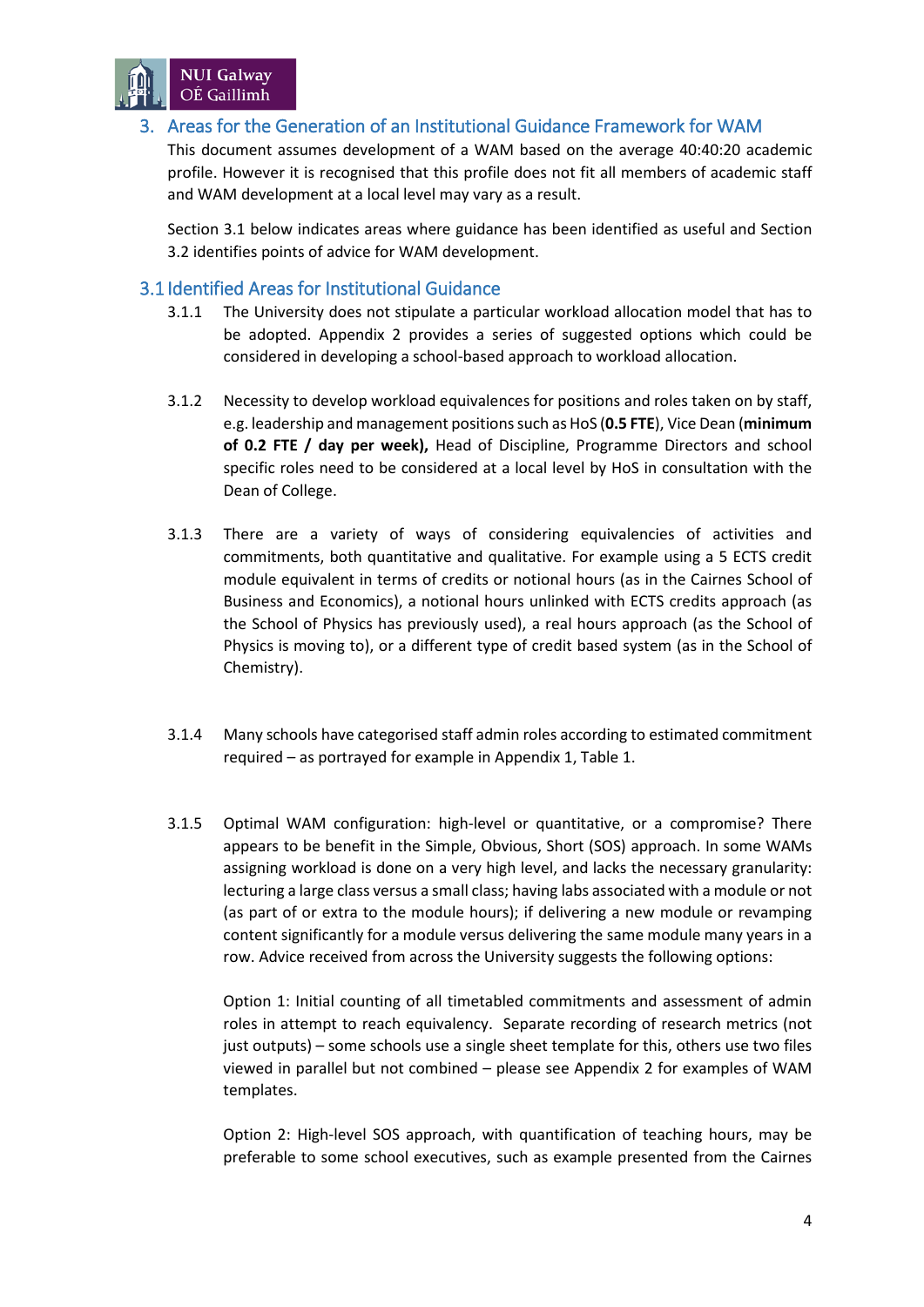

School of Business and Economics (SBE) (Appendix 2). However, it must be clear to all staff how the model works and implementation of model is key.

In relation to large versus small class teaching, new versus continuing modules, lectures versus labs, attempting to equalise varying demands using metrics may be very difficult. Over time experience suggeststhat these varying demands tend to even out across staff. However, there must be an attempt to ensure that new/junior staff are not overburdened with more demanding tasks/teaching. It is also the case that new programme development may need to be incentivised within a school and weighting hours / credits in a WAM can assist in supporting this agenda. Some schools may also work on a nominal standard 5 credit module in terms of student numbers (e.g.  $50 - 70$  at undergraduate;  $15 - 20$  at PGT) and class sizes above and below this are weighted accordingly in terms of staff workload.

Some institutions work on a formula of the equivalent of 3 hours development time for each contact hour of new teaching at undergrad level and 5 hours development time for each contact hour of new teaching at PGT level. This type of formula is common for example in Scottish universities and is closely associated with their new programme costing model. A similar approach may provide a useful rule of thumb for assessing equivalencies, although schools may wish to develop their own guidance on this.

- 3.1.6 Crediting PhD supervision as part of (but not all of) a staff member's teaching workload allocation. This can be equated to a fraction of a 5 ECTS module (1/3, ½ and up to one 5 credit module equivalent are currently being used in schools across NUI Galway). In the normal context of a school, where PhD supervision is considered as part of a teaching rather than research workload commitment there was general consensus on the following: Max 4 PhD students (FT) to count (years 1-4 only) towards teaching commitment (0.33 to 0.5 to 1.0 x 5 ECTS per student), with recognition for remaining PGR supervision included in research workload commitment.
- 3.1.7 Currently norms for minimum classroom teaching vary across the University, and depend very much on the nature of module teaching modes in the different schools/disciplines (lecture/classroom vs. lab practicals vs. project work-sessions, etc.), SEM schools vs ABL schools, and the specific teaching requirements of the school/discipline. Local norms for minimum classroom teaching vary depending on the broad subject / disciplinary area.
- 3.1.8 Pastoral care of students forms part of normal academic workloads. In some Schools such care is delivered as part of a "Personal Tutor" model with identified "office hours" per week where a student can drop in knowing that the staff member will be available, queries at any other time are dealt with by email, phone or a mutually convenient time. Pastoral care may also be provided for specific student cohorts in a more concentrated, personalised manner through the identification of specified 'go to' personnel in a manner commensurate with a local WAM. The following approaches are currently in use in some schools in NUI Galway: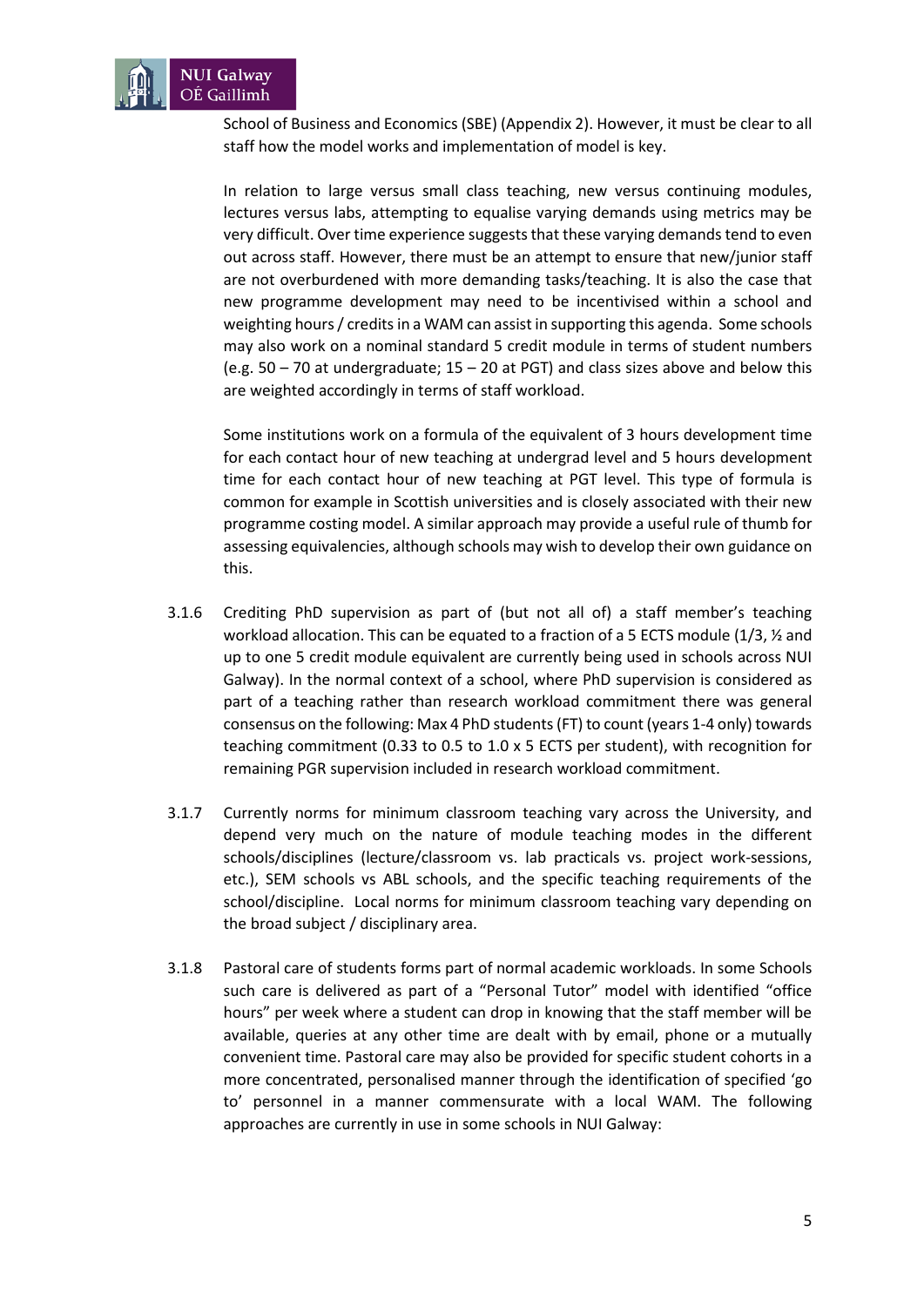

**A.** Not included separately. It is a requirement of all staff, as is participation in Open days etc. If everyone does something we do not include it as it is not part of the balancing workload process.

**B.** All staff should be required to provide 'office hours' and this should be the same across staff. Therefore, no need to be included in a WAM. In some schools there is an expectation of the provision of 2 office hours per week or equivalent incorporating email contact and so forth.

**C.** This is already taken care of as part of the role of year coordinator and course coordinator. In addition, one academic and one admin person has the role of "student welfare officer" as part of their duties.

There is a concern that if this is not included as a separate item in the WAM, and school expectations clearly articulated, the burden will be unevenly distributed**:** while it may be part of co-ordination duties, some staff are approached more frequently than others and the time commitment to pastoral care can vary from year to year, module to module and staff to staff.

- 3.1.9 Guideline on appropriate expectation of an early career academic (ECA) in first academic post: Normally a reduced teaching and admin workload in Year 1 and 2 to 75% of normal load, followed by normal duties in Year 3. The ramp-up in a role would be set out in the letter of appointment and probation documentation for that role.
- 3.1.10 Reasonable accommodations, as appropriate, will be made for colleagues returning from long term leave (illness leave/mat leave/carer leave - often defined as leave of 24 weeks or greater) to support their re-orientating / reintegrating in the school/discipline.
- 3.1.11 Definition of the working week: We work under the European Working Time Directive, which became Irish Law in The Organisation of Working Time Act [1](#page-5-0)997.<sup>1</sup> We

The calculation of 48 hours does not include annual leave, sick leave or maternity/adoptive/parental leave. The legislation also lays down rules for night workers, minimum breaks and rest periods. There are also special provisions in relation to Sunday working – see below.

<span id="page-5-0"></span> $1$  The Organisation of Working Time Act 1997 states that the maximum average working week for many employees cannot exceed 48 hours. This does not mean that a working week can never exceed 48 hours, it is the average that is important. The average may be calculated in one of the following ways:

Over 4 months for most employees. Over 6 months for employees working in the security industry, hospitals, prisons, gas/electricity, airport/docks, agriculture and employees in businesses which have peak periods at certain times of the year such as tourism. Over 12 months where there has been an agreement between the employer and the employees to this effect. The agreement between employer and employees must be approved by the Labour Court.

Exceptions: The provisions of the Organisation of Working Time Act 1997 on working time and rest periods do not apply to all employees. They do not apply to the Gardaí, Defence Forces, employees who control their own working hours or family employees on farms or in private homes. The working hours of young people under the age of 18 are regulated by the Protection of Young Persons (Employment) Act 1996.There are separate regulations governing the working time of trainee doctors (SI 494/2004), employees working in mobile road transport activities (SI 36/2012) and employees working at sea. Employees in certain categories of civil protection services (SI 52/1998) are currently exempt from provisions on maximum average working week and statutory rest breaks/periods.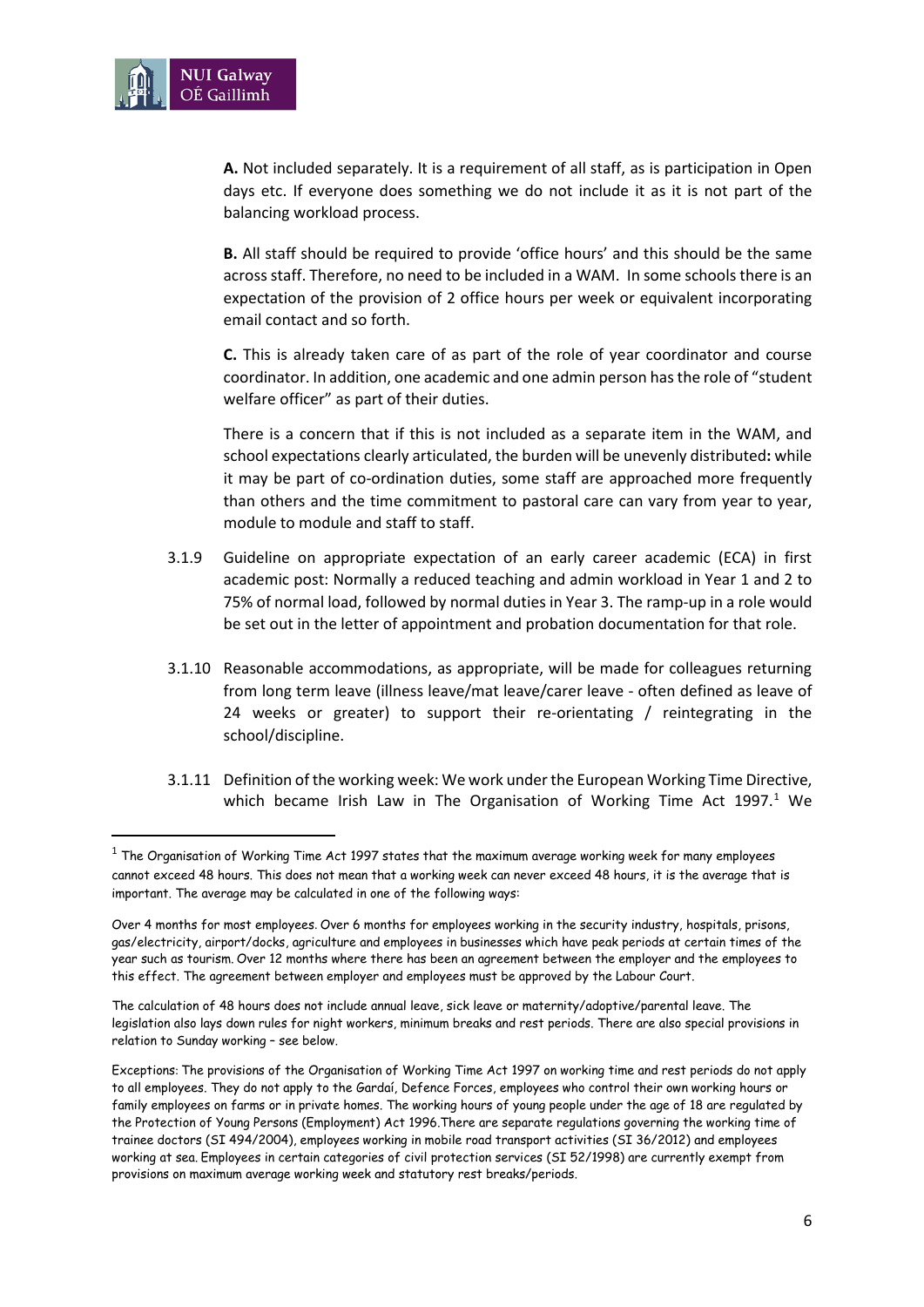

understand flexibility can be expected at certain points in the academic year, for example increased work load around assessment turn-around times for progression and award boards, but this must be an exception, not a norm or it will have a detrimental effect on quality of life and work life balance. There seems to be a norm in some schools or colleges in terms of a notional total number of working hours per annum. Feedback included:

- **A.** Does not exist in some schools but does in others many have identified the additional one hour per week. A number of schools have shied away from counting hours directly because it adds unnecessary complications.
- **B.** Do not believe that matching work/tasks against hours would be useful.
- **C.** Since many Lecturer type B staff are expected to work a 40/40/20 split, using an indicative total might give academic staff a useful indication of whether their assigned workloads are fair/equitable.
- **D.** The notion of a specified working year is understood in the Discipline. The notion that work only requires 40 hr in a week for full-time researching academics is less well understood. It should be well understood that this degree of effort is notional and individuals will exceed this, particularly in their research, particularly if they wish to be internationally competitive.
- 3.1.12 Implementing the WAM at Discipline or School level? General emerging consensus is that school-level oversight is necessary via the HoS/School Executive. WAMS may be difficult to implement only at school level in some of the larger and more complex schools. In these units WAMs may be implemented/managed by HoDs or other line managers as appropriate, with oversight by HoS/School Executive. Implementing a WAM at the discipline level would potentially provide additional flexibility that may be useful to adapt to discipline specific features, but needs to reflect an overarching school model, and needs to be implemented transparently within disciplinary groups and to HoS and Executive, if not across an entire school.
- 3.1.13 There is a need to more accurately capture the research process and breakdown of time invested in the different steps of the process within the research 40% allocation of the current WAM.

While a focus on publication output is helpful, concentrating only on this measure is neglecting other critical steps in the research process (if you like, the actual work invested equivalent to contact hours in teaching) and other outcomes that feed into the university's strategic research plan.

Moving towards a structure that accounts for (1) peer-review publications, (2) consortia grants submitted, (3) grants won, (4) number of major research projects as PI, and/or (5) number and level of research staff supervised (outside of PhDs), e.g. research assistants, post-docs, etc., may be a more accurate way of capturing other processes and outcomes that are critical for building research capacity and achieving research performance indicators. Of course the steps in this process may differ across colleges and should be adjusted and articulated accordingly. However feedback to date suggests that a number of schools do not think there are effective ways of measuring research activity across all colleges and are of the view that this should be done at a local level. This is particularly the case, for example, in the Humanities where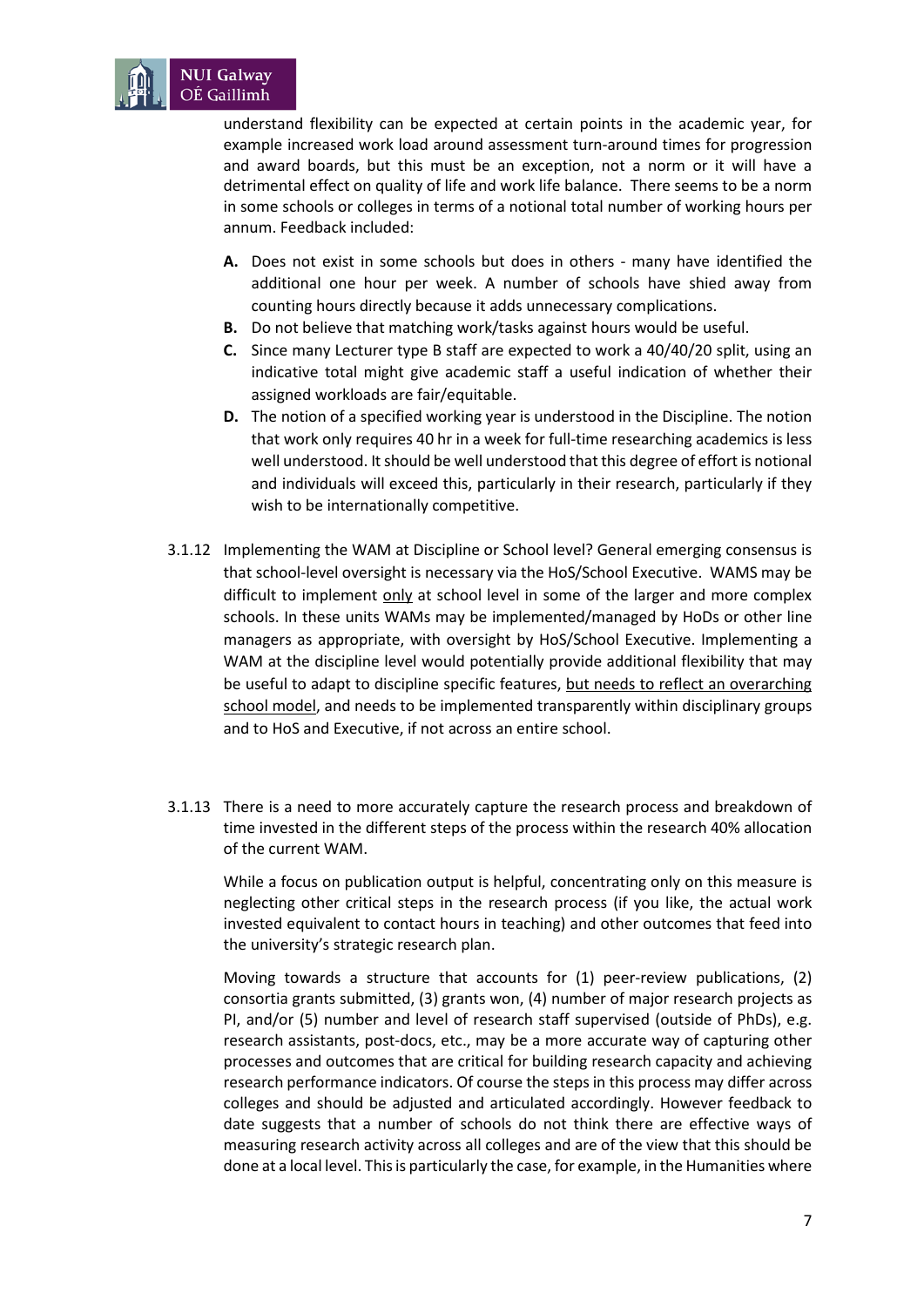

there is little agreement in terms of effective metrics of research. In this context the splitting of PhD supervision between teaching and research does not seem to reflect practice in the Humanities.

- 3.1.14 Where a member of academic staff is heavily engaged in research activity, allocations under the other headings (teaching, contribution etc.) should be adjusted where feasible and appropriate.
- 3.1.15 If a member of staff is to have teaching or administrative duties reduced in order to engage in externally funded research that is of strategic importance to the institution then that external funding should pay for the replacement of those other duties.
- 3.1.16 Local norms around aspects of workload are needed given the unique nature of work activities in schools such as the schools preparing students for professional practice – e.g. School of Psychology, School of Education and so forth that may involve placement supervision throughout Ireland.
- 3.1.17 The process of developing norms needs to be iterative and developmental. The broad framework needs to be provided and then the systems that arise as a result of the customising process at school level need to be reviewed in an open and transparent way. We need to have a forum where Heads of School can take the operationalised models for review – maybe professional schools could work together in one team and other teams would work on different cognate areas.
- 3.1.18 In terms of professional schools, the formation of new professionals is a dialogic practice that needs time and commitment that extends beyond the academic into the professional work context. In the School of Education, for example, staff have a four hour per visit allowance on average as placements can be at considerable distances from the university campus. Pilot testing shows that a local school visit can take 1.5 hours approx., travel adds significantly to this. Supervision of 3 student teachers in the same school is a full school day. Such clinical and placement visits also have a relationship building component to the visit, which means it is not always a quick in and out. Again in the School of Education most staff have 8 students- 3 visits generally per student – this is the minimum number required by the Teaching Council, this equates to 24 visits per year - 96 hours - more than half an annual teaching load. This type of issue arises also in the School of Psychology and across most if not all disciplines the CMNHS.
- 3.1.19 From WAMs presented to date the time allocation per ECTS varies across disciplines and schools. For example in 1 WAM one hour of teaching = 1ECT. Is it possible to get consensus/guidance within and/or across colleges on ECT-to-hour equivalence for teaching as is provided for leadership and management roles (where equivalences in terms of a standard 5 ECTS module = 24-36 contact hours).
- 3.1.20 Continuous professional development: While allowance need not be made for attendance at occasional seminars, if there is a serious level of commitment to CPD required this should be encouraged/ facilitated/ recognised in some way. In some institutions where the PGC/D is a requirement (some institutions in England and Scotland) the equivalent of 30 hours / 0.75 of a 5 credit module equivalent is used to recognise the workload linked to PGD.
- 3.1.21 Following review of PMDS, links to the WAM will be considered in due course with reference to both workload allocation and staff development.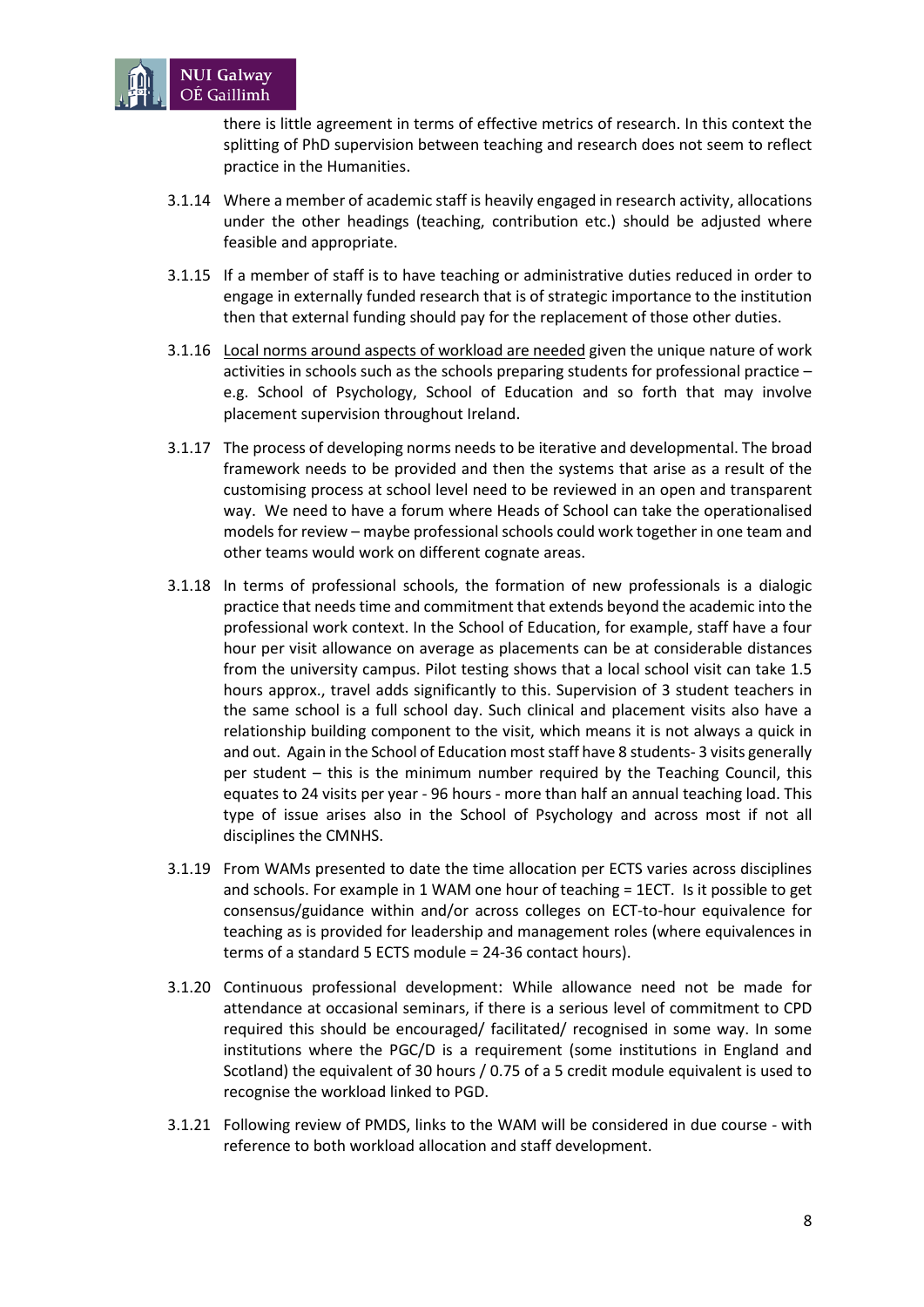

3.1.22 This underlying principles and guidance document will be reviewed within three years from first introduction.

#### 3.2 Advice for the Development of WAMs

- 3.2.1 There must be transparency in the use of WAMs, to aid equality and equity of treatment of staff, and a full understanding of the WAMs by all staff. The main point here is sufficient transparency – there will be individual circumstances that must be treated confidentially (e.g. serious illness, personal circumstances). Therefore a real issue is how to balance the need for transparency with the need to at least occasionally protect privacy. GDPR must be adhered to. There is a crucial need for a full understanding of the WAM by all staff impacted by it. The responsibility for this should lie with the Heads of School and/or Discipline. In relation to individual circumstances, if all staff are made aware that this is part of the process and that there is a need for confidentiality in some instances, then this will likely be acceptable**.** Transparency should be set to protect individual privacy. The notion of "essential personal leave" covers a) that a leave has been approved and b) that it is due to personal circumstances. Those taking up the slack deserve to know something about the reason – essential personal leave is different from extended holiday or career break or other types of "non-compelled" leave.
- 3.2.2 Workload allocation categories should align with, and should inform the development of, academic staff promotion schemes. General agreement emerging on this statement. There should be an alignment without implying a formulaic step-by-step pathway to promotion. E.g. performance in the categories are necessary but not, per se, sufficient for advancement.
- 3.2.3 Annual leave should be aligned with the sector norm, and the sector norm needs to be determined (in the region of 6 weeks?). Seems useful guideline – as against a hard and fast position requiring contractual change.
- 3.2.4 Any workload allocation model needs to be flexible to deal with internal and external changes that may necessitate changes in workloads in any particular semester/academic year.
- 3.2.5 Expectation of when WAMs can be finalised in any given year seems to be late summer out of necessity (staff changes, recruitment issues and so forth). Indicative teaching (and other workload) schedules can be developed in late spring/early summer. This is important for staff who may need considerable time to prepare a new course. Many teaching schedules are drafted in April/May, with changes made over the summer where necessary.
- 3.2.6 There are two main contracts in operation with different terms: Lecturer A (60% Teaching; 20% Teaching-related Research; 20% Admin/Contribution); Lecturer B (40% Teaching; 40% Research; 20% Admin/Contribution). Therefore workload allocation distributions across the main workload categories will have to vary somewhat given the different expectation of holders of these differing contracts.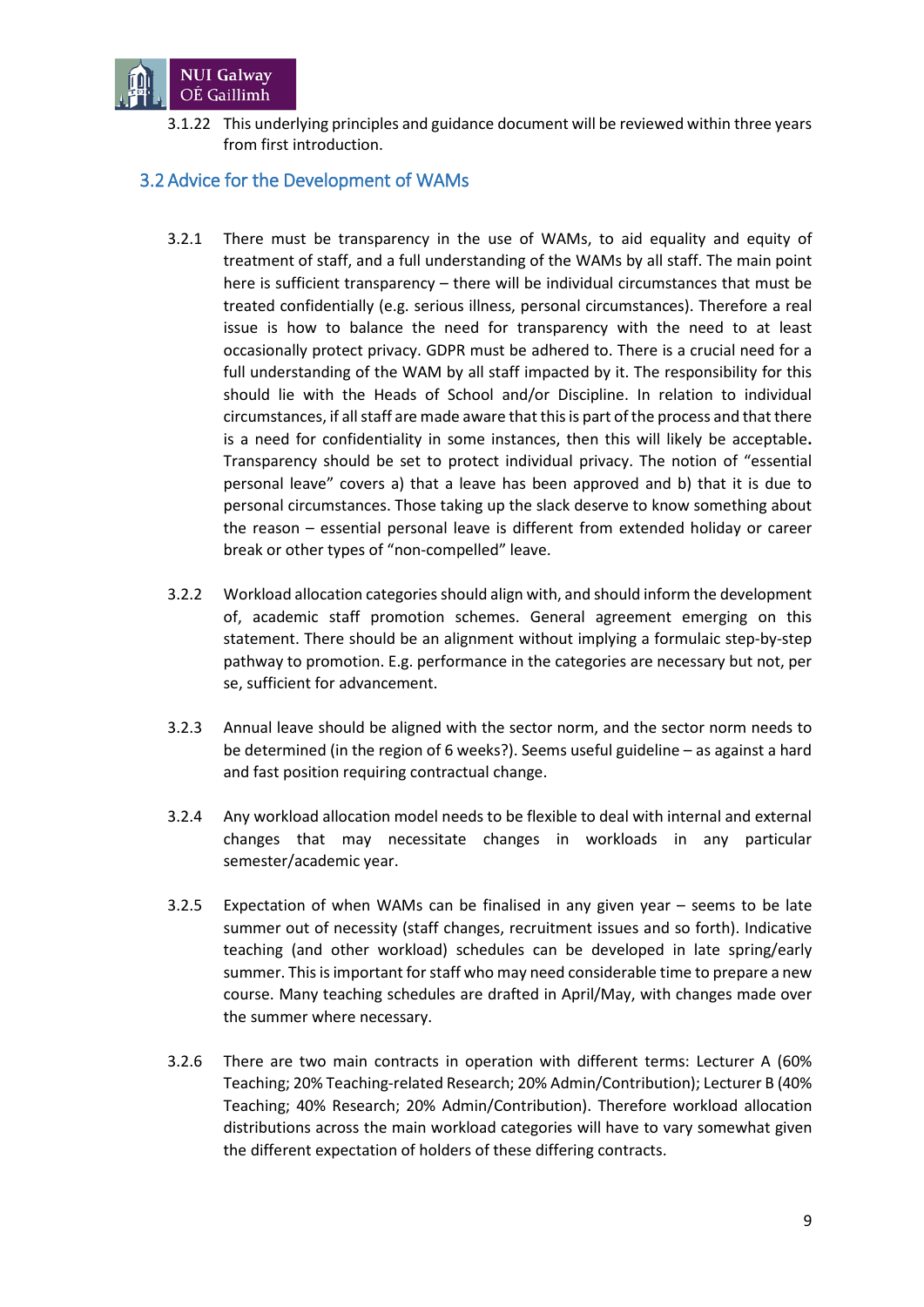

- 3.2.7 Recommended to include an introductory section in (individual) WAM guidance documents clearly outlining the ethos/philosophy behind the WAM guidelines, which is to support academics in the context of Institutional/School/Unit work profile. This would align with the "Principles of Workload Allocation" document (Appendix 1). The language used in the document should reflect this philosophy.
- 3.2.8 Avoid requirement for excessive recording.

#### 3.3 Additional feedback to the Working Group that may be helpful

Critiques of WAMs. The following points were raised by contributors:

- 3.3.1 Local champions and facilitative leaders are important to successful implementation.
- 3.3.2 Locally developed WAMs appear to work best, in the context of clear defined expected/ agreed academic workload.
- 3.3.3 Context of WAM introduction appears important. The purpose should be clear to all, agreed to or at least contributed to all, with agreed local principles, and used in conjunction with Unit/ School/ University aims and strategic plans.
- 3.3.4 WAMs should be cognisant of both personal academic work/life balance and personal development, AND Unit/ School/ University aims and strategic priorities.
- 3.3.5 The established WAMS considered appear to have adopted similar principles of transparency, equality and flexibility.
- 3.3.6 No explicit judgements (as opposed to PMDS) whilst there are individual and unit expectations.
- 3.3.7 There is a degree of "number crunching" initially to determine teaching allocation requirements, at a higher level. One could argue this is good managerial practice. There is a spectrum demonstrated in terms of detail required and hour counting at personal, discipline and school levels.
- 3.3.8 Definition of Contribution could be clarified. Avoidance of very prescriptive categorical definitions could be helpful as can be limiting, restrictive and deincentivise.
- 3.3.9 Bidirectional flexibility appears key.
- 3.3.10 Avoid being prescriptive and consider flexibility in category definitions.
- 3.3.11 A consideration that the activity mutually benefits the academic and the unit/ school/ university could suffice.

Consider bottom up approach:

- 3.3.12 Where unit leader has a strong vision of Institutional/ School/ Unit priorities.
- 3.3.13 Consider having guidance on developing a WAM in a unit first.
- 3.3.14 Explicitly stating academic workload expectations.
- 3.3.15 Promoting Facilitative (Distributive) Leadership.
- 3.3.16 Unit leader feeds up to macro level (School/ University).
- 3.3.17 Promoting WAM Development locally and organically.
- 3.3.18 Unit team exercise create/develop unit philosophy; strategic plan; collective expectation setting; local principles of WAM; personal reflections and meetings; review and dynamic iterations annually.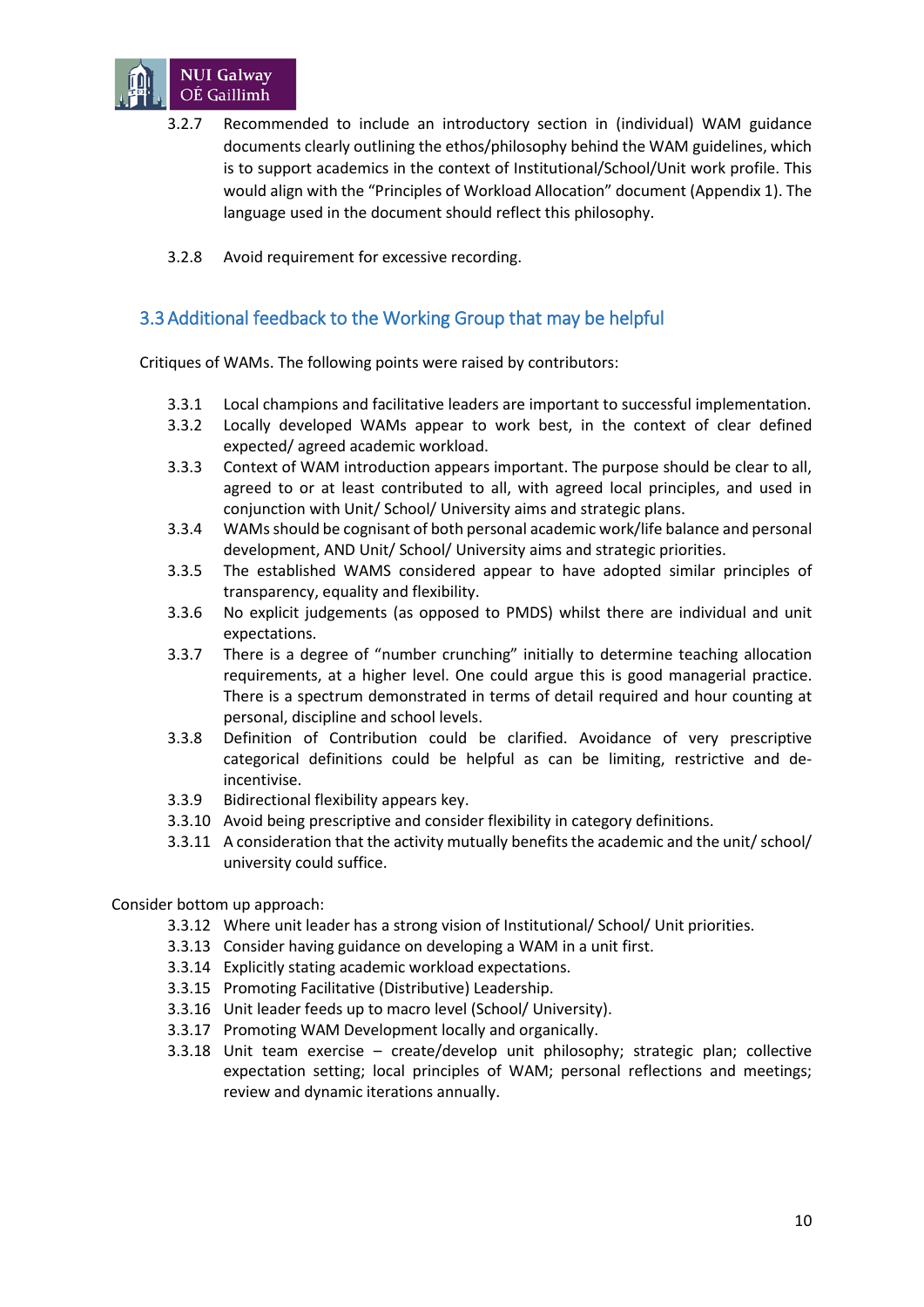

#### Guidance on principles:

3.3.19 Consider including agreed themes a unit may wish to consider when creating their local WAM principles such as: transparency, bidirectional flexibility, personal empowerment ownership, consultative style, iterative.

Other considerations:

- 3.3.20 Give consideration to sabbaticals in guideline development.
- 3.3.21 Any guidelines should be supported by an "awareness event" in schools Directed at unit heads/ nominee.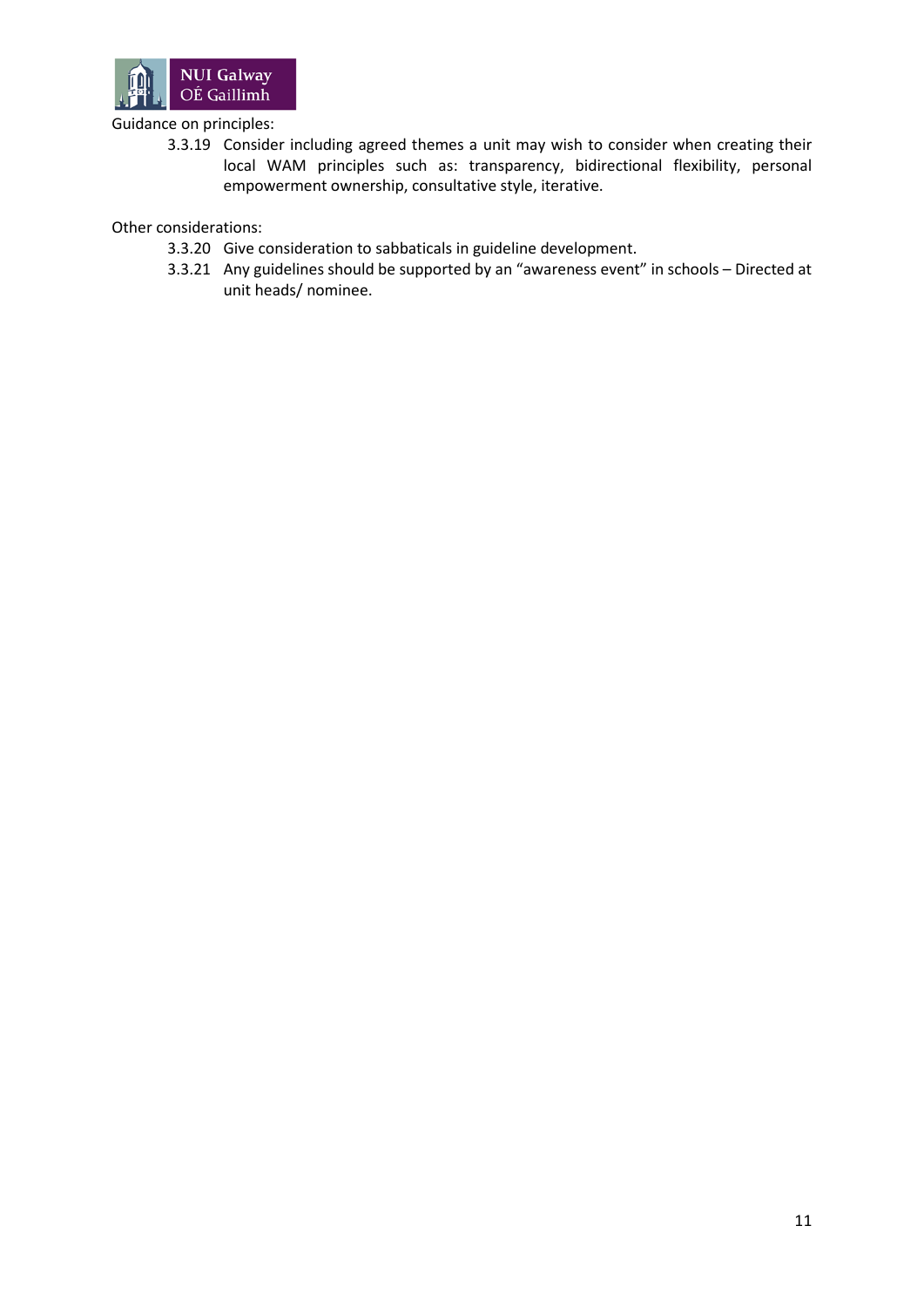

**Table 1: A composite example of some role equivalencies used in one or more schools in NUI Galway**

| <b>Staff</b>                                       | <b>Examples of some equivalences in terms of a standard 5 ECTS</b>       |
|----------------------------------------------------|--------------------------------------------------------------------------|
| role/position                                      | module (24-36 contact hours).                                            |
|                                                    | Actual roll-out will very much depend on size of school/discipline,      |
|                                                    | and the specific teaching requirements of school/discipline.             |
| <b>Vice-Dean</b>                                   | Very variable individual consideration as roles classed as               |
|                                                    | VD are not equivalent - however perhaps 1-2 standard                     |
|                                                    | 5 ECTS depending on VD role and the specific teaching requirements       |
|                                                    | of school/discipline.                                                    |
| <b>Head of School</b>                              | 0.5 core workload                                                        |
| Programme                                          | 0.5 - 2 standard module (5 ECTS) depending on nature,                    |
| <b>Director</b>                                    | type, size of programme, and the teaching requirements of the            |
|                                                    | school/discipline.                                                       |
| <b>Module Coordinator</b>                          | Large class co-ord ~0.5 x 5 ECTS, small class co-ord 0.3 x 5 ECTS; Large |
| (versus direct module                              | class with large organisational load e.g. practical schedule etc. 1 x 5  |
| teaching)                                          | <b>ECTS</b>                                                              |
| Institute Director,<br><b>Institute Scientific</b> |                                                                          |
| Director, Research                                 |                                                                          |
| <b>Centre Director</b>                             |                                                                          |
|                                                    | Groupings below provide an example of a                                  |
|                                                    | more finely differentiated approach:                                     |
| Group 1                                            | 0.5 full workload, 2-4 standard 5 ECTS modules depending on size of      |
| (0.5 full workload)                                | school/discipline and teaching requirements of school/discipline.        |
| <b>Head of School</b>                              |                                                                          |
| <b>Head of Discipline</b>                          | 1-2 standard 5 ECTS depending on school/discipline size and teaching     |
|                                                    | requirements.                                                            |
| Group 2                                            | First Year Course Coordinator: e.g. 1BS lectures; First Year Practicals  |
| (1 x 5 ECTS)                                       | (incl. CH120 practicals)                                                 |
|                                                    | Safety Officer                                                           |
| Group 3                                            | Course Coordinator e.g. CH120/CH130/CP102(1EV)                           |
| (0.75x 5 ECTS)                                     |                                                                          |
|                                                    | Coordinator MSc (Chemistry Research)                                     |
|                                                    | Coordinator Biopharmaceutical Chemistry                                  |
|                                                    | <b>Placement Coordinator</b>                                             |
| Group 4                                            | Course Coordinator CH140/CP102(1MR, 1HF)                                 |
| $(0.5 \times 5$ ECTS)                              |                                                                          |
|                                                    | Course Coordinators CH202, CH203, CH204 and CH205b                       |
|                                                    | (Second Year Coordinator: 12)                                            |
|                                                    | CH3101                                                                   |
|                                                    | CH506/CH5102                                                             |
|                                                    | Outreach Officer                                                         |
| Group 5                                            | All other Third Year and Fourth Year Course                              |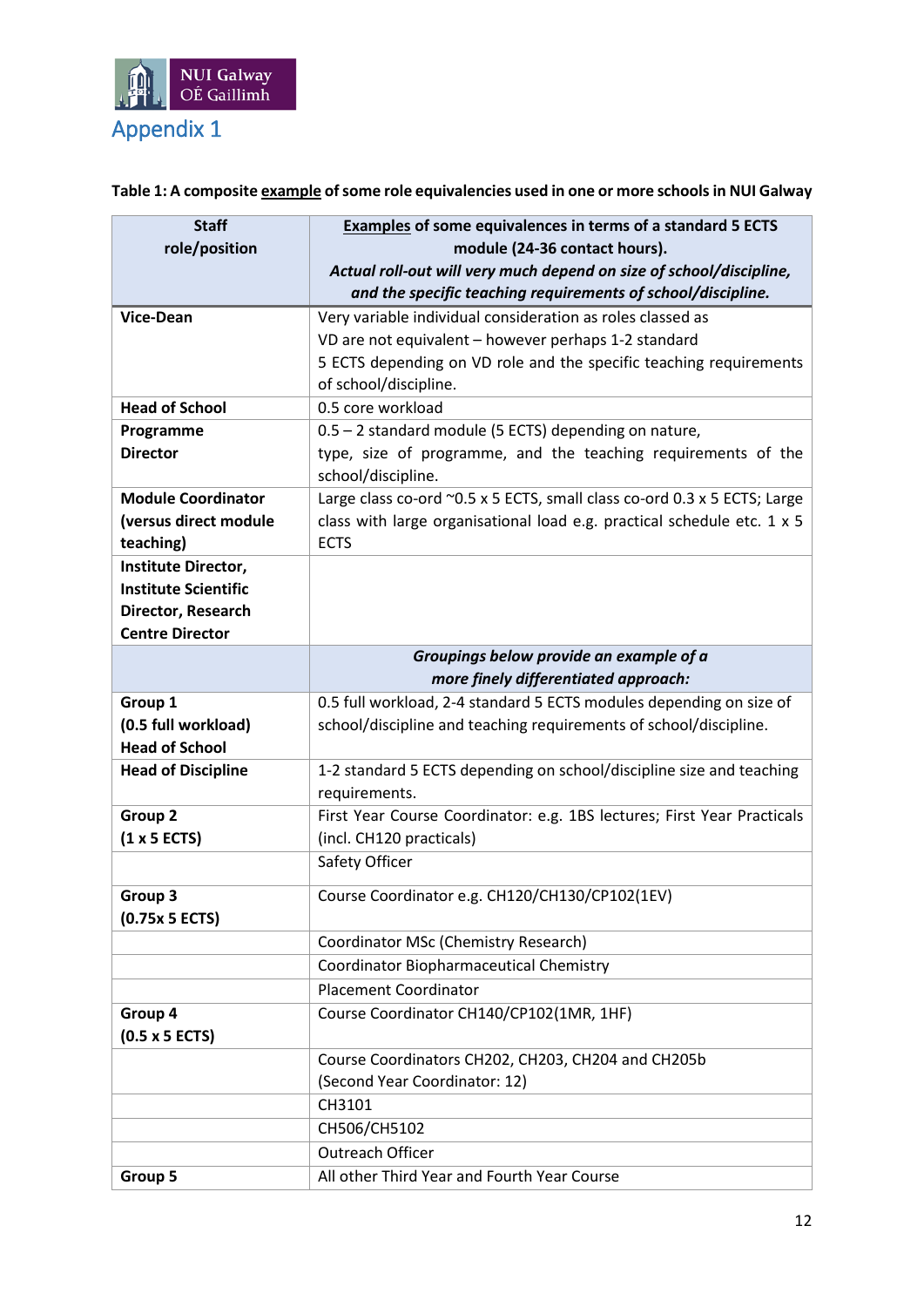| <b>NUI Galway</b><br>OÉ Gaillimh |                                         |
|----------------------------------|-----------------------------------------|
| $(0.5 \times 5$ ECTS)            | Coordinators (Year Coordinators: 6)     |
|                                  | <b>Graduate Research Committee</b>      |
|                                  | <b>Section Coordinators</b>             |
|                                  | <b>Convenor Staff Student Committee</b> |
|                                  | <b>School Executive Committee</b>       |
|                                  | Placement supervision                   |
|                                  | <b>College Committees</b>               |
|                                  | MSc/PhD Course Co-ordinator             |
|                                  | <b>University Committees</b>            |